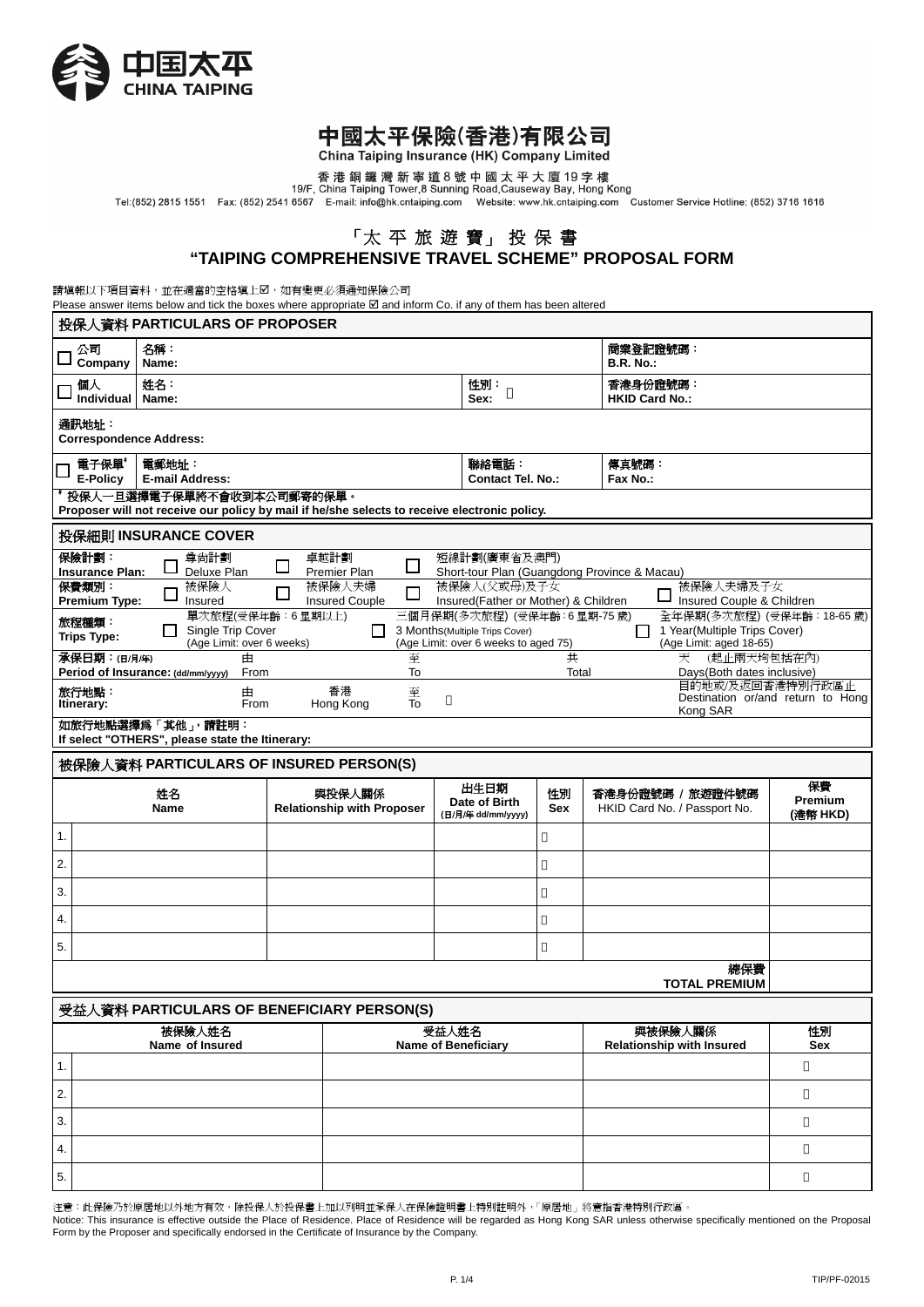

## 中國太平保險(香港)有限公司

China Taiping Insurance (HK) Company Limited

| 投保人資料 PARTICULARS OF PROPOSER                     |                                                                                                                                                                                                                                               |                                   |                          |                                                               |                                                                                                    |  |  |  |  |
|---------------------------------------------------|-----------------------------------------------------------------------------------------------------------------------------------------------------------------------------------------------------------------------------------------------|-----------------------------------|--------------------------|---------------------------------------------------------------|----------------------------------------------------------------------------------------------------|--|--|--|--|
| 公司<br>Company                                     | 名稱:<br>Name:                                                                                                                                                                                                                                  |                                   |                          |                                                               | 商業登記證號碼:<br><b>B.R. No.:</b>                                                                       |  |  |  |  |
| 個人<br>Individual                                  | 姓名:<br>Name:                                                                                                                                                                                                                                  |                                   | 性別:<br>Sex:              |                                                               | 香港身份證號碼:<br><b>HKID Card No.:</b>                                                                  |  |  |  |  |
| 承保日期:(日/月/年)<br>Period of Insurance: (dd/mm/yyyy) | 由<br>From                                                                                                                                                                                                                                     | 至<br>To                           |                          | 共<br>(起止兩天均包括在內)<br>天<br>Days (Both dates inclusive)<br>Total |                                                                                                    |  |  |  |  |
| 保費付款方式 PREMIUM PAYMENT METHOD                     |                                                                                                                                                                                                                                               |                                   |                          |                                                               |                                                                                                    |  |  |  |  |
|                                                   | 劃線支票,抬頭請祈付「 <b>中國太平保險(香港)有限公司</b> 」<br>Crossed Cheque made payable to "China Taiping Insurance (HK) Company Limited"                                                                                                                          |                                   |                          |                                                               |                                                                                                    |  |  |  |  |
| $\Box$                                            | 信用卡 Credit Card<br>本人茲授權 ' <b>中國太平保險(香港)有限公司</b> 」 直接從本人下列之信用卡帳號支付保險費,扣除港幣<br>元正。<br>I hereby authorize "China Taiping Insurance (HK) Company Limited" to withdraw HKD<br>being payment of the Premium direct<br>from my credit card account. |                                   |                          |                                                               |                                                                                                    |  |  |  |  |
| VISA $\pm$                                        | $\bigcirc$ MASTER $\pm$                                                                                                                                                                                                                       | 信用卡號碼:<br><b>Credit Card No.:</b> |                          |                                                               | 信用卡到期日:(月/年)<br>Credit Card Expiry Date: (mm/yy)                                                   |  |  |  |  |
| 持卡人姓名:<br>Name of Cardholder:                     |                                                                                                                                                                                                                                               | 持卡人簽署:                            | Signature of Cardholder: |                                                               |                                                                                                    |  |  |  |  |
|                                                   |                                                                                                                                                                                                                                               |                                   |                          |                                                               | (簽署式樣須與信用卡上之簽署式樣相同)<br>(Signature should correspond to the specimen signature of your credit card) |  |  |  |  |

### 收集個人資料聲明 **PERSONAL INFORMATION COLLECTION STATEMENT**

中國太平保險(香港)有限公司 (下稱"本公司")明白其在《個人資料(私隱)條例》下就個人資料的收集、持有、處理或使用所負有的責任。本公司僅將為合法和相關的目的收集 個人資料,並將採取一切切實可行的步驟,確保本公司所持個人資料的準確性。本公司將採取一切切實可行的步驟,確保個人資料的安全性,及避免發生未經授權或者因意 外而擅自取得、刪除或另行使用個人資料的情況

閣下提供本申請表要求的個人資料,是為了本公司提供保險業務所需,否則,本公司將無法處理 閣下的申請。本公司並可能使用閣下的個人資料作以下用途:

- (i) 處理及審批 閣下的保險申請或 閣下將來提交的保險申請;
- (ii) 執行 閣下保單的行政工作及提供與 閣下保單相關的服務 (包括但不限於更改、變更、取消或續期);
- (iii) 分析、調查、處理及支付 閣下保單有關的索償;
- (iv) 發出繳交保費通知及向 閣下收取保費及欠款;
- (v) 本公司行使任何代位權;
- (vi) 就以上用途聯絡 閣下;
- (vii) 其它與上述用途有直接關係的附帶用途;及
- (viii) 遵循適用法律,條例及業内守則及指引。

本公司亦可因應上述用途披露 閣下的個人資料予下列各方:

- (a) 就上述用途,向本公司提供行政、通訊、電腦、付款、保安及其它服務的第三方代理、承包商及顧問(包括:醫療服務供應商、緊急救援服務供應商、電話促銷商、 郵寄及印刷服務商、資訊科技服務供應商及數據處理服務商);
- (b) 處理索賠個案的理賠師、理賠調查員及醫療顧問;
- (c) 追討欠款的收數公司或索償代理;
- (d) 保險資料服務公司及信貸資料服務公司;
- (e) 再保公司及再保經紀;
- (f) 閣下的保險經紀(若有);
- (g) 本公司的法律及專業業務顧問;
- (h) 本公司的關連公司(以《公司條例》內的定義為準);
- (i) 現存或不時成立的任何保險公司協會或聯會或類同組織(「聯會」)及其會員,以達到任何上述或有關目的,或以便「聯會」執行其監管職能,或其他基於保險業或任 何「聯會」會員的利益而不時在合理要求下賦予「聯會」的職能;
- (j) 透過「聯會」移轉予任何「聯會」的會員,以達到任何上述或有關目的;
- (k) 保險索償投訴局及同類的保險業機構;
- (l) 法例要求或許可的政府機關包括運輸署。

閣下的個人資料可能因上述用途提供給以上任何機構 (在香港境內或境外),而就此而言, 閣下同意將 閣下的資料移轉至香港境外。

#### 直接促銷通訊:

- 1. 經 閣下同意,本公司可能使用 閣下的聯絡資料、個人基本資料及保單資料,通過書信、電郵、電話或短信與 閣下聯絡,提供金融及保險產品或服務的直接促銷通 訊。若 閣下不欲接收有關直接促銷通訊,請在以下的方格内填上「✔」。
- 2. 經 閣下同意,本公司亦可能提供 閣下的聯繫資料、個人基本資料、人口統計數據及保單資料給本公司的關連公司(其定義以《公司條例》內的定義為準)、關連公司 之合作伙伴及第三方金融機構,獲取有關資料的公司可以以書信、電郵、或短訊與 閣下聯絡,提供金融及/或保險產品或服務的直接促銷通訊。若 閣下反對本公司 將 閣下個人資料提供給本公司的關連公司、關連公司之合作伙伴及第三方金融機構,或不欲接收本公司的關連公司、關連公司之合作伙伴及第三方金融機構的直接 促銷通訊,請在以下的方格内填上「✔」。

閣下可隨時撤回給予本公司有關使用 閣下的個人資料及提供予第三方作直接促銷用途的同意,而本公司將在不收取任何費用的情況下停止使用該等資料作直接促銷用 途。閣下如欲撤回 閣下給予本公司的同意,請聯絡本公司的總經理辦公室經理(詳情參閱下文)。

閣下有權查閱本公司是否持有 閣下的個人資料,獲取該資料的副本,更正任何不準確的資料,以及查閱本公司有關個人資料的政策及常規。閣下還可以要求本公司告知 閣 下本公司所持個人資料的種類。如有需要,請以書面形式向本公司總經理辦公室經理提出,地址爲香港銅鑼灣新寧道8號中國太平大廈19樓。

本聲明的中英文版本如有任何歧異或不一致,概以英文版為準。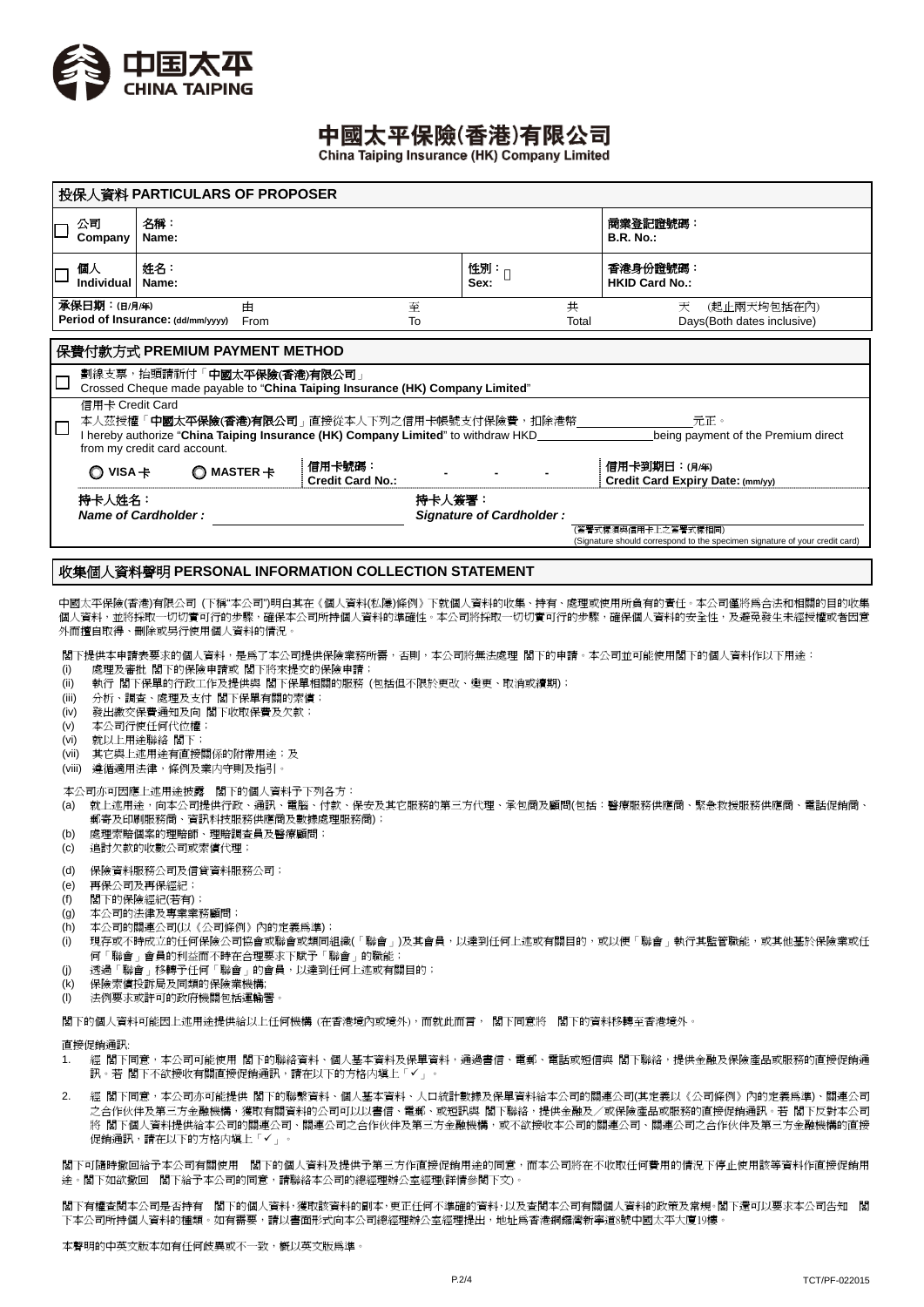

## 中國太平保險(香港)有限公司 China Taiping Insurance (HK) Company Limited

China Taiping Insurance (HK) Company Limited (the "Company") understands its responsibilities in relation to the collection, retention, processing or use of personal data under the Personal Data (Privacy) Ordinance. Personal data will be collected only for lawful and relevant purposes and all practicable steps will be taken to ensure that personal data held by the Company is accurate. The Company will take all practicable steps to ensure security of the personal data and to avoid unauthorized or accidental access, erasure or other use.

You are under an obligation to provide all of the personal data requested in this form, which is collected to enable us to carry on insurance business. If you fail to provide all the personal data requested in this form, we will not be able to process your application. The Company may also use your personal data for the following purposes:

- processing and evaluating your insurance application and any future insurance application you may make;
- (ii) administering your insurance policy and providing services in relation to your insurance policy (include but not limited to any alterations, variations, cancellation or
- renewal of such product or service);
- (iii) analyzing, investigating, processing and paying claims made under your insurance policy;<br>(iv) invoicing and collecting premiums and outstanding amounts from you; invoicing and collecting premiums and outstanding amounts from you;
- (v) exercising any right of subrogation;
- 
- (vi) contacting you for any of the above purposes;<br>(vii) other ancillary purposes which are directly related other ancillary purposes which are directly related to the above purposes; and
- (viii) complying with applicable laws, regulations or any industry codes or guidelines.
- The Company may disclose your personal data for the above purposes to the following classes of transferees:
- (a) third party agents, contractors and advisors who provide administrative, communications, computer, payment, security or other services which assist us to carry out the above purposes (including medical service providers, emergency assistance service providers, telemarketers, mailing houses, IT service providers and data processors);
- (b) in the event of a claim, loss adjudicators, claims investigators and medical advisors;<br>(c) in the event of default, debt collectors and recovery agents;
- in the event of default, debt collectors and recovery agents;
- (d) insurance reference bureaus or credit reference bureaus;
- (e) reinsurers and reinsurance brokers;<br>(f) vour insurance broker (if you have o
- your insurance broker (if you have one);
- (g) the Company's legal and professional advisors;
- $\frac{h}{h}$  the Company's related companies (as that term is defined in the Companies Ordinance);<br>(i) any association federation or similar organization of insurance companies (collectively ca
- any association, federation or similar organization of insurance companies (collectively called "the Federation") and its members that exists or is formed from time to time for any of the above or related purposes or to enable the Federation to carry out its regulatory functions or such other functions that may be assigned to the Federation from time to time and are reasonably required in the interest of the insurance industry or any member(s) of the Federation;
- (j) any members of the Federation by the Federation for any of the above or related purposes;
- (k) the Insurance Claims Complaints Bureau and similar insurance industry bodies; and (l) government agencies and authorities as required or permitted by law including the Transport Department.

Your personal data may be provided to any of the above organizations, located in Hong Kong or outside of Hong Kong, for the above purposes, and in this regard you consent to the transfer of your data outside of Hong Kong.

Direct Marketing Communications:

- 1. With your consent, the Company may also use your contact details, personal data and policy details to contact you with direct marketing communications regarding financial and insurance products or services by mail, email, telephone or SMS. Tick the box below if you do not wish to receive such direct marketing communications.
- 2. With your consent, the Company may also provide your contact details, personal data, demographic information and policy details to the Company's related companies (as that term is defined in the Companies Ordinance), partners of the Company's related companies and third party financial institutions, who may send you direct marketing communications regarding financial and/or insurance products or services by mail, email, telephone or SMS. Tick the box below if you do not consent to the Company providing your personal data to the Company's related companies, partners of the Company's related companies or third party financial institutions or do not wish to receive direct marketing communications from the Company's related companies, partners of the Company's related companies or third party financial institutions.

You may withdraw your consent to the use and provision to a third party of your personal data for direct marketing purposes at any time, and thereafter the Company shall, without charge to you, cease to use such data for direct marketing purposes. If you wish to withdraw your consent, please contact the Company's Manager of Office of the General Manager (please find the details below).

You have the right to ascertain whether the Company holds your personal data, to obtain a copy of the data, to correct any data that is inaccurate, and to ascertain the Company's policies and practices in relation to personal data. You may also request the Company to inform you of the type of personal data held by it. Requests for such access can be made in writing to the Company's Manager of the Office of the General Manager at 19/F., China Taiping Tower, 8 Sunning Road, Causeway Bay, Hong Kong.

In the event of any discrepancy or inconsistency between the English and Chinese versions of this statement, the English version shall prevail.

- □ 本人反對貴公司使用和轉移本人的個人資料作直接促銷用途,並不希望接收任何推廣及直接促銷通訊。
	- I object to the use and provision of my personal data for direct marketing purposes, and do not wish to receive any promotional and direct marketing materials.

### 投保人聲明 **DECLARATION**

- 1. 本人謹此聲明本投保書所列全部資料乃就本人所知一切據實填報。本人明白本投保書及聲明將構成本人與中國太平保險(香港)有限公司之間的合約依據。
- 2. 本人同意有關保險須在該公司接受本投保書後才生效。 3. 本人保證各被保險人絕不會違反醫生的囑咐或僅爲獲得醫療而外出旅遊,亦完全並清楚明白任何現已存在之傷病或先天性或遺傳性質之疾病皆不受保,並保證對影響 取消或縮短旅程之事故或病症絕不知情
- 1. I declare that to the best of my knowledge and belief the information given on this form is true and complete in every respect. I agree that this proposal and declaration will be the basis of the contract between me and China Taiping Insurance (HK) Co. Ltd.
- 2. I agree that the insurance will not be in force until the proposal has been accepted by the Company.
- 3. I declare that to the best of my knowledge and belief the insured person(s) shall not travel contrary to any advice of a medical practitioner or only for the purpose of obtaining medical treatment and fully understand(s) that any pre-existing conditions, congenital or hereditary medical conditions sickness are not covered. I further declare that the insured person(s) shall guarantee that they have no knowledge of any incident and/or illness that would render the journey to be cancelled or curtailed.

日期: *Date :* 投保人簽署及蓋章: *Signature of Proposer & Company Chop :* 

 **(**日/月/年 **dd/mm/yyyy)** 

如欲投保,請填資料後傳真至(852) 2543 5926 或 (852) 2541 1004。Simply complete the Proposal Form and fax to (852) 2543 5926 or (852) 2541 1004.